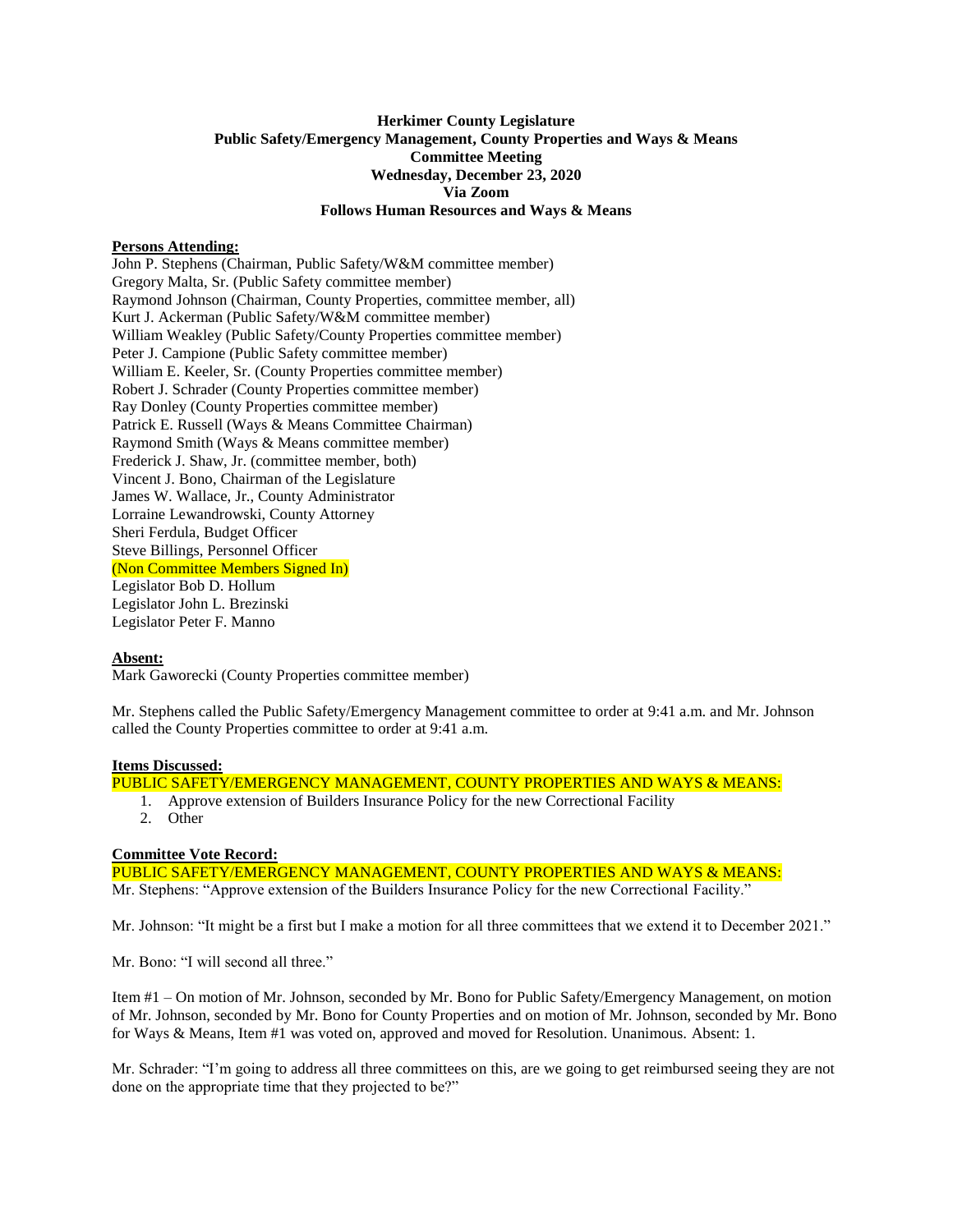Mr. Stephens: "Great question. I don't have an answer. I don't know if Jim Bono or Ray Johnson do?"

Mr. Johnson; "John, if you don't mind, I guess I'm looking at reimburse what though Bob Schrader?"

Mr. Schrader: "For the cost of the insurance. That's not cheap. I mean, what's the cost on it Jim Wallace?"

Mr. Johnson: "Sheri said we can cancel. I think the email had it in there that we can cancel at any time."

Mr. Stephens: "Yes. It says you can cancel and get full credit."

Mr. Johnson: "Right."

Mr. Schrader: "The point is its still costing us money. Even if it's three months the point of canceling it is moot. I'm kind of curious, you know, representing the county, these people gave us a projected date to be done with the project. It's way off. It's still going to be way off and they are not getting any repercussions against them as far as I feel. Our tax payers are paying a lot of money."

Mr. Johnson: "Are you talking insurance Bob or are you talking about contractor and the project itself?"

Mr. Schrader: "I'm talking insurance. The insurance isn't free, am I right Mr. Wallace?"

Jim Wallace: "Yes, we pay \$550 a month."

Mr. Schrader: "It may not sound like a lot but it is still money that we are paying out."

Mr. Johnson: "Jim, we pay that monthly anyways don't we?"

Jim Wallace: "Sheri has it up until June but we can make the adjustment."

Mr. Johnson: "Yes just so it doesn't have to keep coming back to the committees more or less."

Jim Wallace: "And I think this is something that we will be taking under advisement once we are finished with the project."

John Stephens: "For everybody on the committees just a reminder too we have to have this approved before the resolution because this expires before we have a resolution and it will come to the floor. How do our rules and regulations go with that?"

Jim Wallace: "We would ask for consent of the committees Mr. Chairman and then we would have the resolution on the 6th backdated."

Mr. Stephens: "Ok. Is that good with your motion Ray?"

Mr. Johnson: "Yes, that's good John with my motion."

Mr. Russell: "So this motion is through December but we're only going to use it for the amount of time needed, is that correct?"

Jim Wallace: "Right."

Mr. Russell: "So getting back to Bob Schrader, I think he is wondering why and I'm wondering why I guess where we are, how long do you think we are going to need this Builders Insurance Policy?"

Jim Wallace: "Do we need to go into executive session? The questions are right on the edge."

Mr. Russell: "I don't know. Well, okay. We need the insurance obviously."